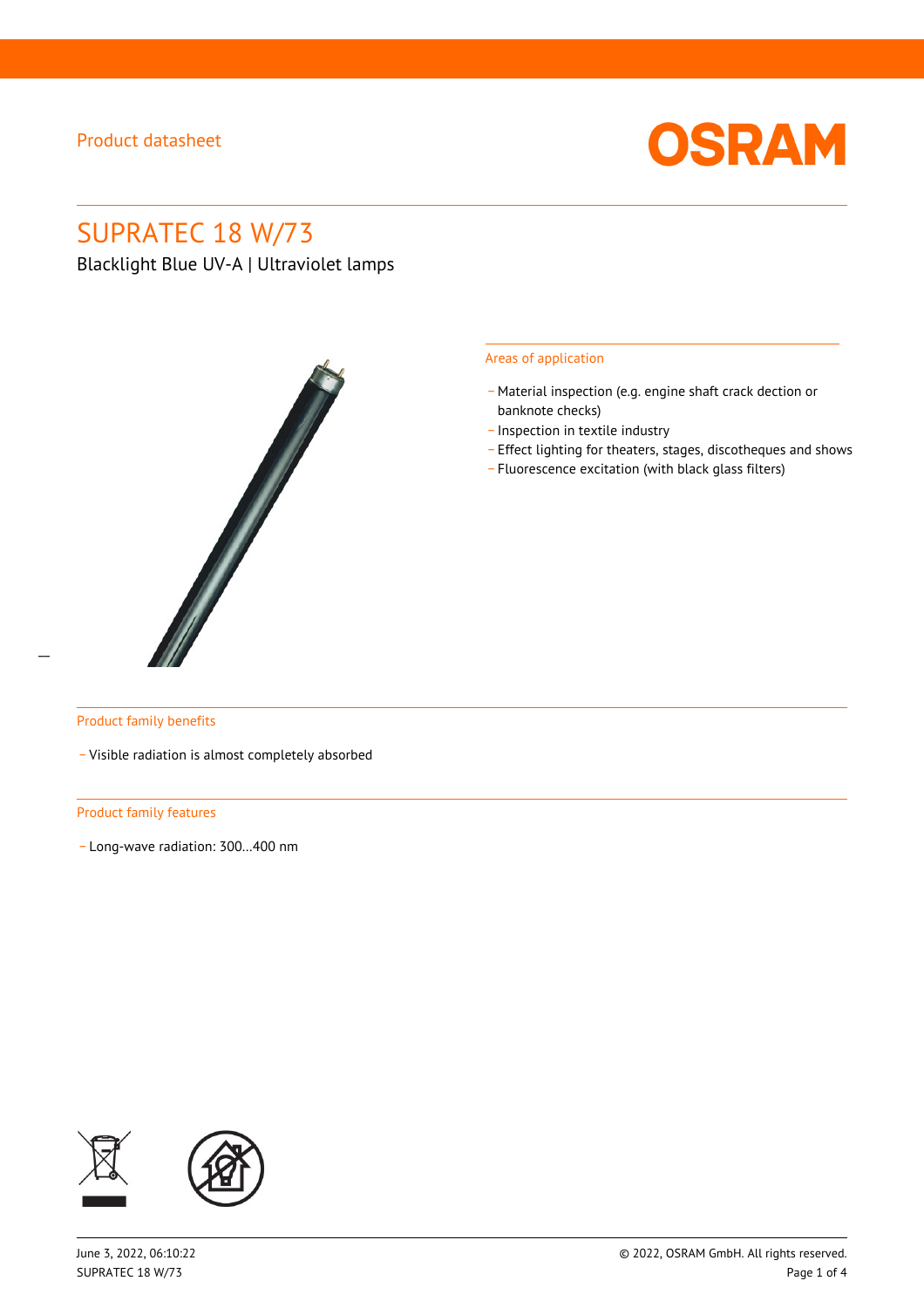#### Technical data

### **Product information**

| Order reference        | L 18W/73 |  |  |
|------------------------|----------|--|--|
| <b>Electrical data</b> |          |  |  |
| Lamp voltage           | 166 V    |  |  |
| Lamp current           | 0.66A    |  |  |
| <b>Nominal wattage</b> | 18.00 W  |  |  |

### **Photometrical data**

| Radiated power 315400 nm (UVA) | 3.5 W |
|--------------------------------|-------|

## **Dimensions & weight**



| <b>Diameter</b>                         | 26.0 mm  |  |
|-----------------------------------------|----------|--|
| Length                                  | 590.0 mm |  |
| Lifespan                                |          |  |
| Lifespan                                | 2000 h   |  |
| <b>Additional product data</b>          |          |  |
| <b>Base (standard designation)</b>      | G13      |  |
| <b>Capabilities</b>                     |          |  |
| <b>Burning position</b>                 | Any      |  |
| <b>Country specific categorizations</b> |          |  |
| Order reference                         | L 18W/73 |  |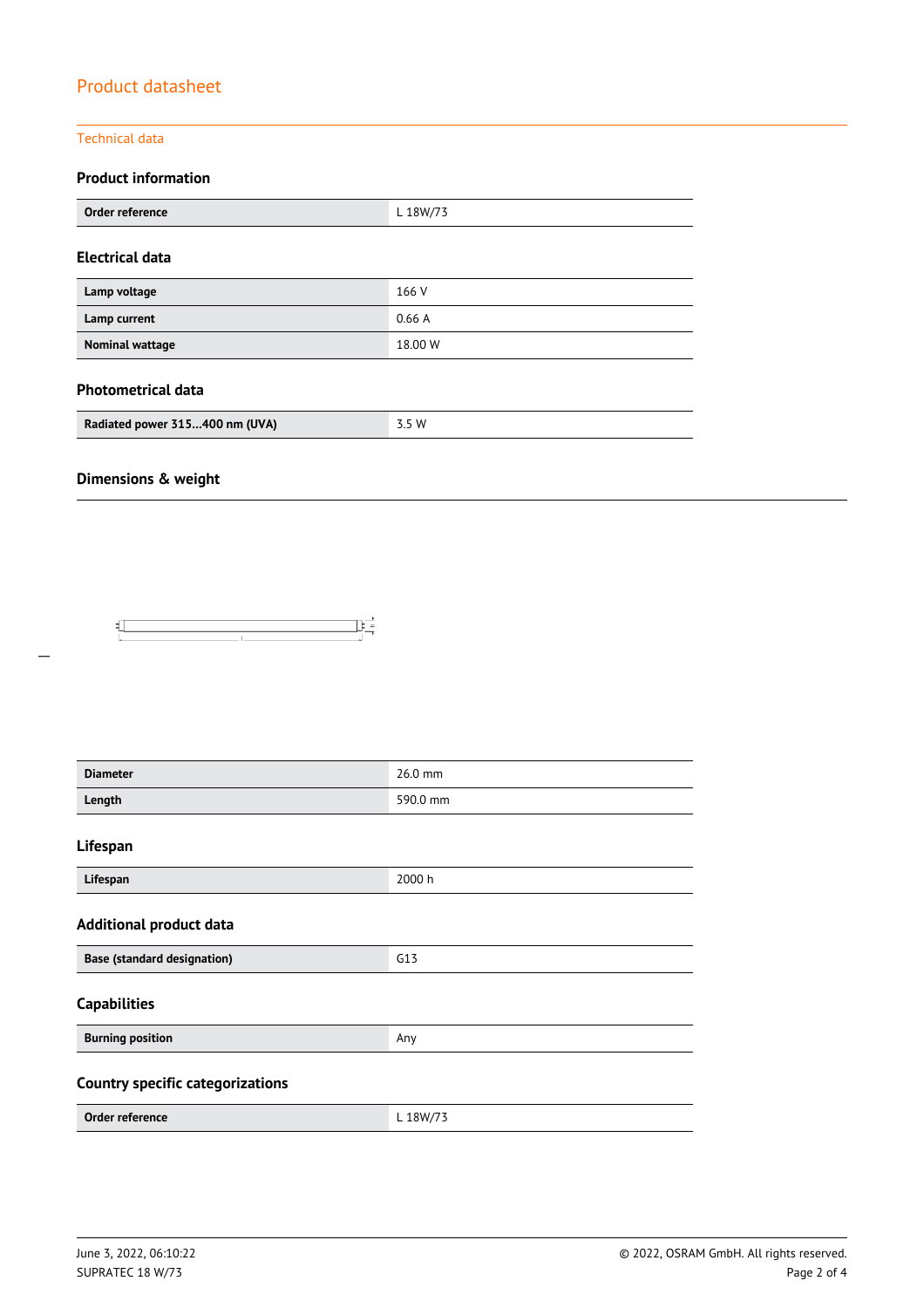#### **Environmental information**

## **Information according Art. 33 of EU Regulation (EC) 1907/2006 (REACh)**

| Date of Declaration               | 01-01-2022                                                                                           |
|-----------------------------------|------------------------------------------------------------------------------------------------------|
| <b>Primary Article Identifier</b> | 4008321054685   4052899519527   4052899523517                                                        |
| Candidate List Substance 1        | Lead                                                                                                 |
| CAS No. of substance 1            | 7439-92-1                                                                                            |
| <b>Safe Use Instruction</b>       | The identification of the Candidate List substance is<br>sufficient to allow safe use of the article |
| Declaration No. in SCIP database  | 4cf41eb8-0ed2-4b84-866a-a58f90e067e0                                                                 |

### Country specific information

| <b>Product code</b> | <b>METEL code</b> | <b>SEG number</b> | <b>STK</b> number | UK Org |
|---------------------|-------------------|-------------------|-------------------|--------|
| 4008321054685       | OSRL1873          | 8333642           | 4930190           |        |
| 4008321054685       | OSRL1873          | 8333642           | 4930190           |        |
| 4008321054708       | OSRL1873          | 8333642           | 4930190           |        |